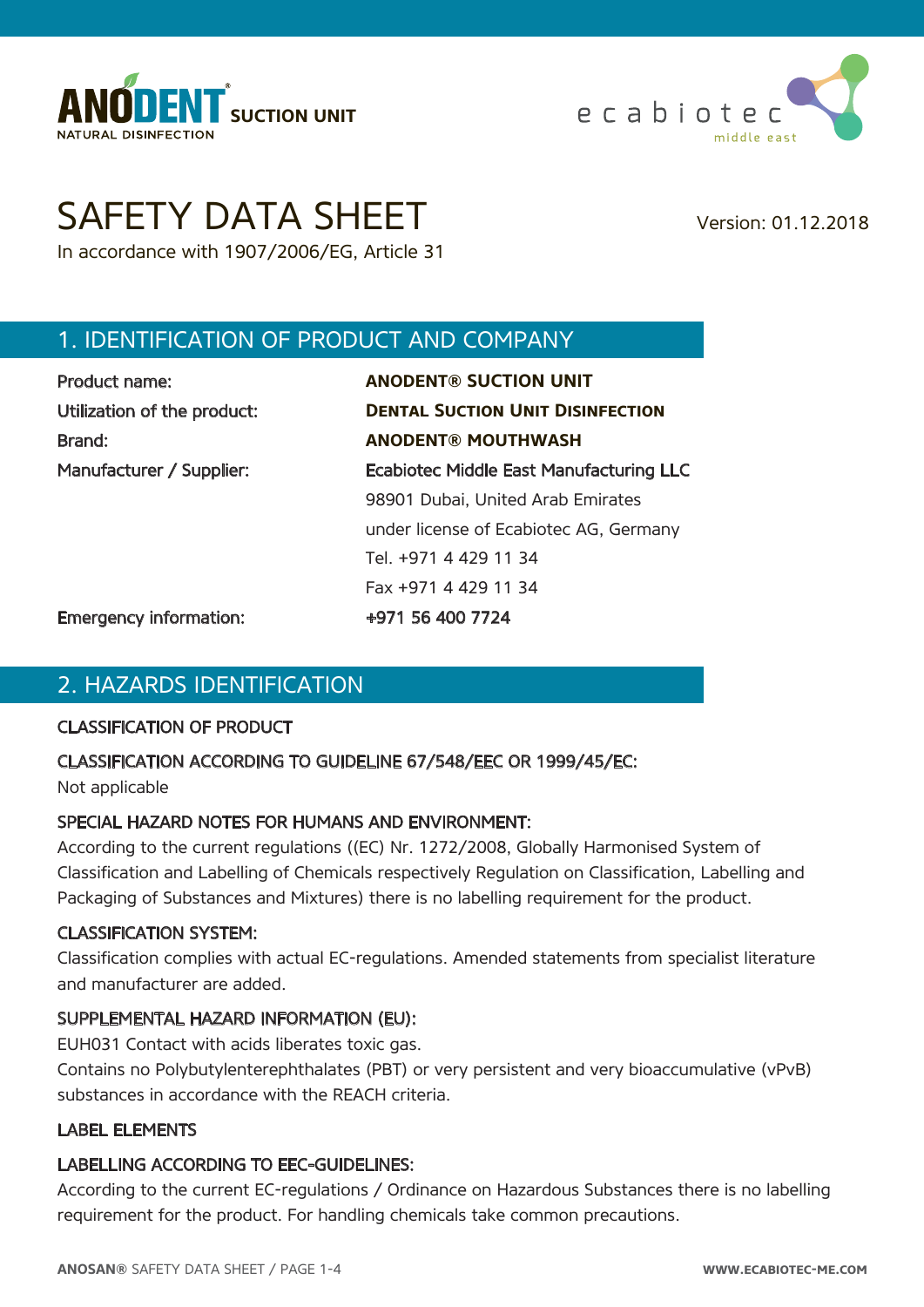



# 3. COMPOSITION / SPECIFICATIONS REF. THE INGREDIENTS

#### CHEMICAL CHARACTERIZATION

Description: Mixture

Ingredients: Electrochemically activated table salt solution,  $pH 7 - 8$ 

| Component                                                | Concentration                     | Cas-Nr.   | Labelling | <b>R-phrases</b> |
|----------------------------------------------------------|-----------------------------------|-----------|-----------|------------------|
| Sodium hypochlorite NaOCl                                | $0,02 - 0,08 %$<br>200 - 800 mg/L | 7681-52-9 |           |                  |
| Sodium chloride NaCl                                     | 0,8%<br>$8,0$ g/L                 | 7647-14-5 |           |                  |
| Water H <sub>20</sub>                                    | > 99%                             | 7732-18-5 |           |                  |
| Sum parameter                                            |                                   |           |           |                  |
| Active chlorine released<br>from hypochlorous acid NaOCl | $200 - 800$ mg/L                  | 7790-92-3 |           |                  |
| ORP (Ag/AgCl-electrodes)                                 | $+750 - +950$ mV                  |           |           |                  |

Additional references: None

#### 4. FIRST AID MEASURES

General advice: No special measurements required In case of eye contact: In case of unpleasing sensations rinse thoroughly with plenty of water In case of skin contact: In case of unpleasing sensations rinse with water If inhaled: Not applicable If swallowed: Drink plenty of water Note for physicians: Not applicable

#### 5. FIREFIGHTING MEASURES

Suitable extinguishing media: Not applicable, product doesn't burn Unsuitable extinguishing media: None Spezial protective equipment: None Special risks during fire-fighting: None Further information: None

# 6. ACCIDENTAL RELEASE MEASURES

Personal precautions: Avoid contact with eyes protective equipment: None, dilute product with water Environmental precautions: No special measurements requested Methods and materials for containment and cleaning up: Rinse with water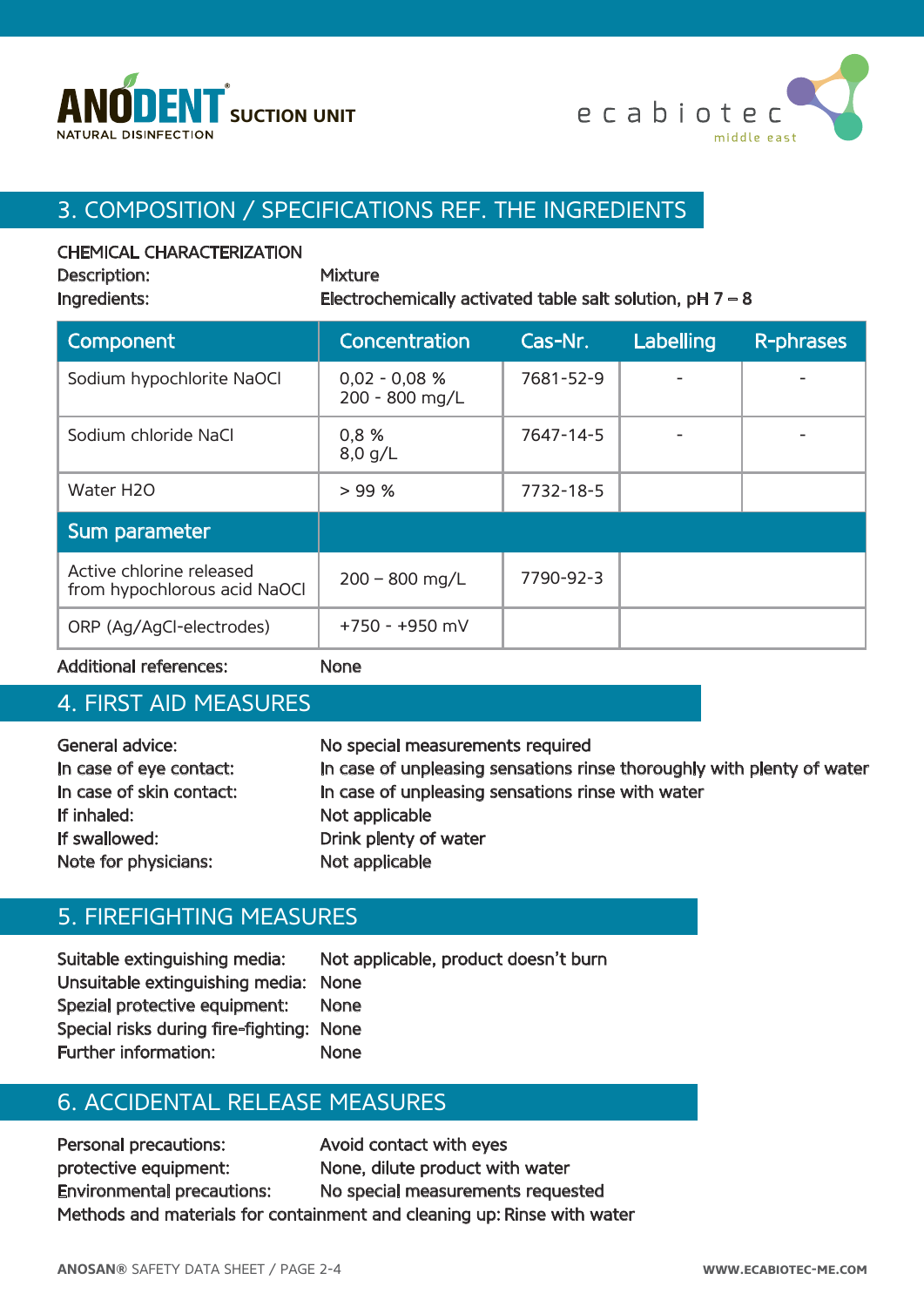



# 7. HANDLING AND STORAGE

| Precautions for safe handling:                          | Avoid contact with eyes                                                                          |
|---------------------------------------------------------|--------------------------------------------------------------------------------------------------|
| Conditions for safe storage:                            | Store at room temperature, keep containers closed                                                |
| Requirements for storage rooms: No special requirements |                                                                                                  |
| Note for clustering:                                    | Do not store near acids.                                                                         |
|                                                         | Recommended storage conditions: Protect from solar irradiation and freezing, recommended storage |
|                                                         | temperature 5 to 25°C                                                                            |

### 8. EXPOSURE CONTROLS/PERSONAL PROTECTION

| Respiratory protection:     | Appropriate engineering controls: Handle in accordance with good industrial hygiene and safety practice.<br><b>Needless</b> |
|-----------------------------|-----------------------------------------------------------------------------------------------------------------------------|
| Skin protection:            | Nitrile rubber gloves during long-lasting handling of undiluted product<br>are recommended, apart from that needless.       |
| Eye protection:             | Wear goggles                                                                                                                |
| <b>Body Protection:</b>     | <b>Needless</b>                                                                                                             |
| <b>General precautions:</b> | Wash hands before breaks and at the end of workday.                                                                         |

# 9. PHYSICAL AND CHEMICAL PROPERTIES

| Appearance:                           | <b>Fluid</b>   |
|---------------------------------------|----------------|
| Color:                                | <b>Without</b> |
| Odour:                                | Faint odd      |
| pH at 25°C:                           | $7.0 - 8.0$    |
| Melting point °C:                     | $0$ to $-3$    |
| Boiling point °C:                     | 95 to 10       |
| Flash point °C:                       | Not appl       |
| Flammability °C:                      | Not appl       |
| Self-flammable:                       | Not self-      |
| <b>Oxidizing properties:</b>          | No fire a      |
| Lower explosive limit (Vol. %):       | Not appl       |
| Upper explosive limit (Vol. %):       | Not appl       |
| Density at 25°C (g/cm <sup>3</sup> ): | 1,001 to       |
| Water solubility:                     | Complete       |

hout color nt odour  $\overline{5}$  0 100 applicable applicable self-flammable fire accelerant applicable applicable 01 to 1,004 npletely miscible

# 10. STABILITY AND REACTIVITY

Chemical stability: 12 months (unopend at 20°C) Incompatible materials: Avoid contact with acids

Hazardous decomposition products: No hazardous decomposition products